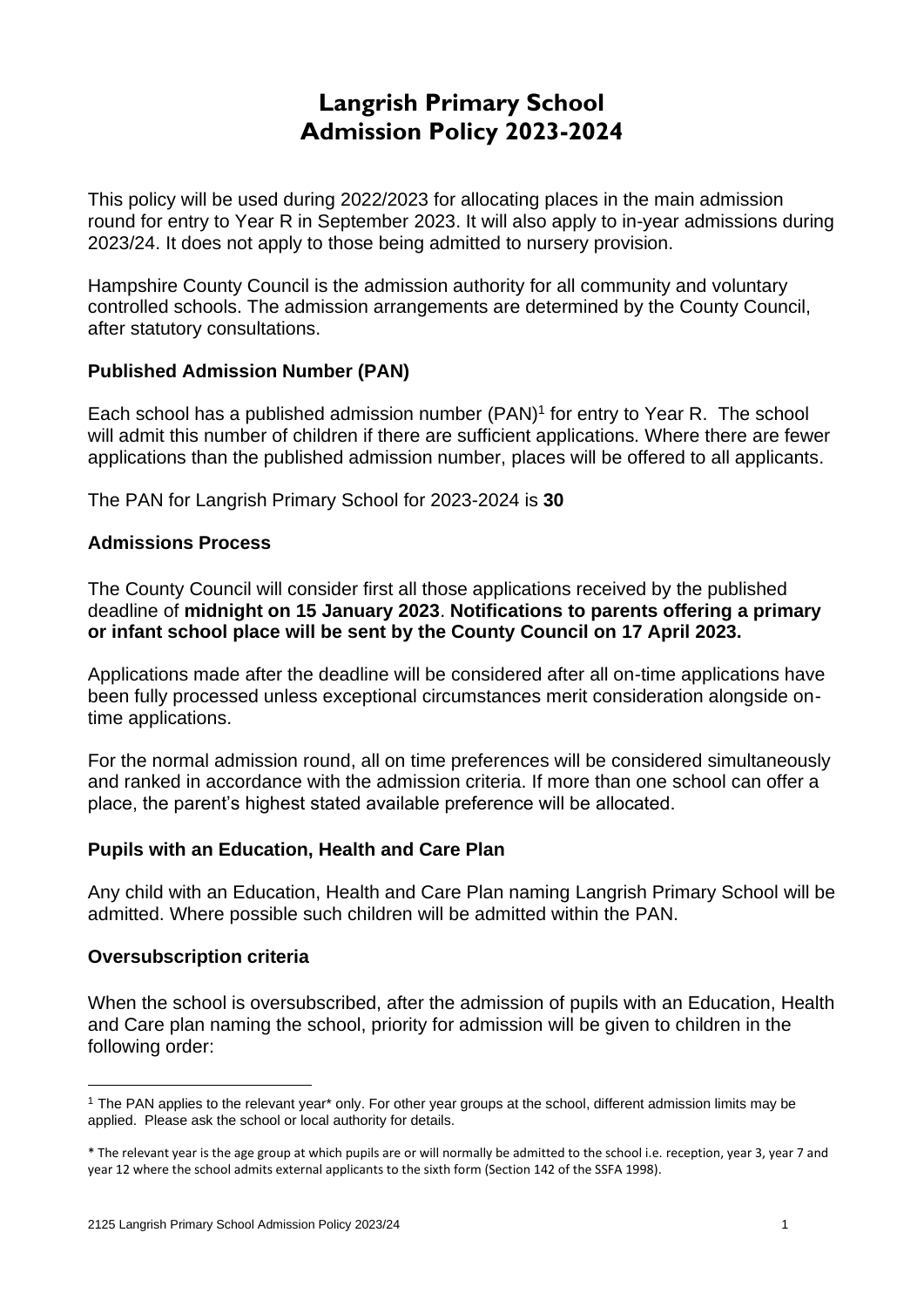1. Looked after children or children who were previously looked after *(see definition i).* 

2. (For applications in the normal admission round only) Children or families with an exceptional medical and/or social need *(see definition ii)*. Supporting evidence from a professional is required such as a doctor and/or consultant for medical needs or a social worker, health visitor, housing officer, the police or probation officer for social needs. This evidence must confirm the child or family's medical or social need and why that need(s) makes it essential that the child attends Langrish Primary School rather than any other. If evidence is not submitted by the application deadline, the medical and/or social need cannot be considered.

3. Children of staff *(see definition iii)* who have, (1) been employed at Langrish Primary School for two or more years at the time at which the application for admission to the school is made, or (2) have been recruited to fill a vacant post for which there is a demonstrable skill shortage.

4. Children living **in** the catchment area *(see definition iv)* of Langrish Primary School who at the time of application have a sibling *(see definition v)* on the roll of the school who will still be on roll at the time of admission. [See 6 for additional children who may be considered under this criterion.]

5. Other children living **in** the catchment area of Langrish Primary School*.*

6. Children living **out** of the catchment area of Langrish Primary School who at the time of application have a sibling *(see definition v)* on the roll of Langrish Primary School who will still be on roll at the time of admission. [Where a sibling was allocated a place at Langrish Primary School in the normal admission round in a previous year because the child was displaced *(see definition vi)* from the catchment school for their address, the application will be considered under 4, above, subject to the siblings still living in the catchment area for the school from which they were displaced. In future normal admissions rounds a younger sibling will be considered to have been displaced where they were allocated a place at Langrish Primary School under this criterion as a consequence of their elder sibling's displacement and are still living in the catchment area for the school from which they were displaced].

7. Other children.

# *Definitions*

(i) Looked after children are defined as those who are (a) in the care of a local authority, or (b) being provided with accommodation by a local authority in the exercise of their social services functions (see the definition in section 22(1) of the Children Act 1989). Previously looked after children are those who were looked after but immediately after being looked after became subject to an adoption order, child arrangements order, or special guardianship order. An adoption order is an order under section 46 of the Adoption and Children Act 2002 or section 12 of the Adoption Act 1976. Child arrangements orders are defined in section 8 of the Children Act 1989, as amended by section 12 of the Children and Families Act 2014. Child arrangements orders replace residence orders and any residence order in force prior to 22 April 2014 is deemed to be a child arrangements order. Section 14A of the Children Act 1989 defines a 'special guardianship order' as an order appointing one or more individuals to be a child's special guardian (or special guardians). Previously looked after children also includes those who appear (to the admission authority) to have been in state care outside of England and ceased to be in state care as a result of being adopted. A child is regarded as having been in state care outside of England if they were in the care of or were accommodated by a public authority, a religious organisation, or any other provider of care whose sole or main purpose is to benefit society.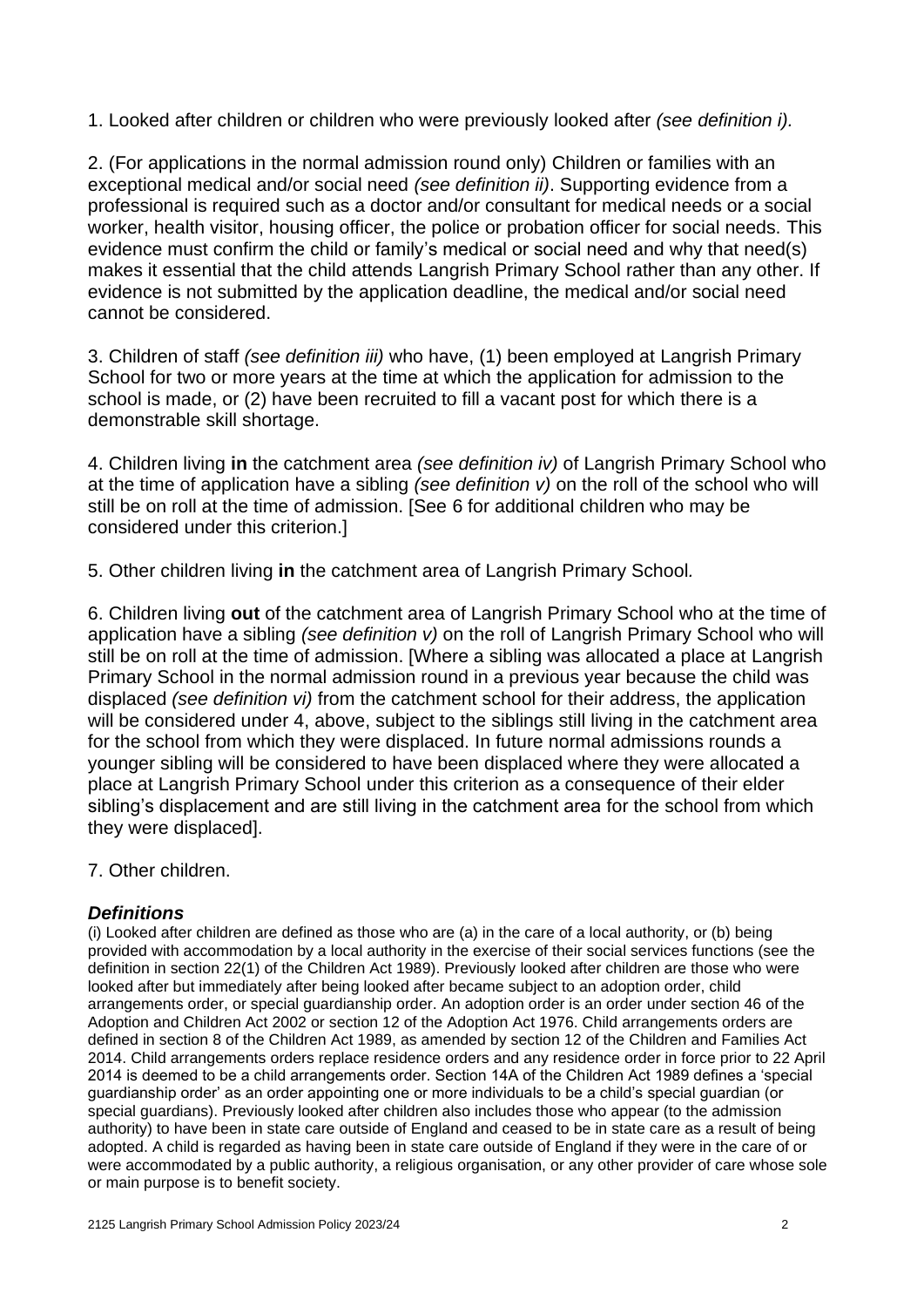(ii) Applicants will only be considered under this criterion if on the application form (online or paper) they have ticked the appropriate box explicitly indicating that they wish for their application to be considered under medical / social need. 'Medical need' does not include mild medical conditions, such as asthma or allergies. 'Social need' does not include a parent's wish that a child attends the school because of a child's aptitude or ability or because their friends attend the school or because of routine childminding arrangements. Priority will be given to those children whose evidence establishes that they have a demonstrable and significant need to attend a particular school. Equally this priority will apply to children whose evidence establishes that a family member's physical or mental health or social needs mean that they have a demonstrable and significant need to attend a particular school. Evidence must confirm the circumstances of the case and must set out why the child should attend a particular school and why no other school could meet the child's needs. Providing evidence does not guarantee that a child will be given priority at a particular school and in each case a decision will be made based on the merits of the case and whether the evidence demonstrates that a placement should be made at one school above any other.

(iii) 'Staff' includes all those on the payroll of Langrish Primary School who (specific to clause (1)) have been an employee continuously for two years at the time of application. 'Children of staff' refers to situations where the staff member is the natural parent, the legal guardian, or a resident step parent.

(iv) A map of the school's catchment area is available on the school's details page of the Hampshire County Council website [www.hants.gov.uk/educationandlearning/findaschool.](http://www.hants.gov.uk/educationandlearning/findaschool)

(v) 'Sibling' refers to brother or sister, half-brother or half-sister, adoptive brother or adoptive sister, foster brother or foster sister, stepbrother or stepsister living as one family unit at the same address. It will also be applied to situations where a full, half or adopted brother or sister are living at separate addresses. Criteria 4 and 6 include children who at the time of application have a sibling for whom the offer of a place at Langrish Primary School has been accepted, even if the sibling is not yet attending

(vi) 'Displaced' refers to a child who was refused a place at the catchment school in the normal admissions round having named it in the application and was not offered a higher named preference school. To identify the child's catchment school please use [https://maps.hants.gov.uk/SchoolCatchmentAreaFinder/.](https://maps.hants.gov.uk/SchoolCatchmentAreaFinder/) Note that some addresses are in catchment for more than one school and in this case, 'displaced' refers to a child who was refused a place at any of their catchment schools.

#### **Tie-breaker**

If the school is oversubscribed from within any of the above categories, straight line distance will be used to prioritise applications; applicants living nearer the school have priority. Distances will be measured from the Ordnance Survey home address point to the school address point using Hampshire County Council's Geographic Information Systems (GIS). Distances to multiple dwellings will give priority to the ground floor over the first floor and so on. On individual floors, distances will be measured to the stairs leading to the communal entrance. Where two or more applicants are equidistant, random allocation will be used to allocate the place. An explanation of the random allocation procedure is available on the County website.

# **Additional Information**

#### **Permanent Residence**

The child's permanent residence is where they live, normally including weekends and during school holidays as well as during the week and should be used for the application. The permanent address of children who spend part of their week with one parent and part with the other, at different addresses, will be the address at which they spend most of their time.

# **Multiple births**

Where a twin or child from a multiple birth is offered the last place available within the PAN, any further twin or child of the same multiple birth will also be offered a place, if the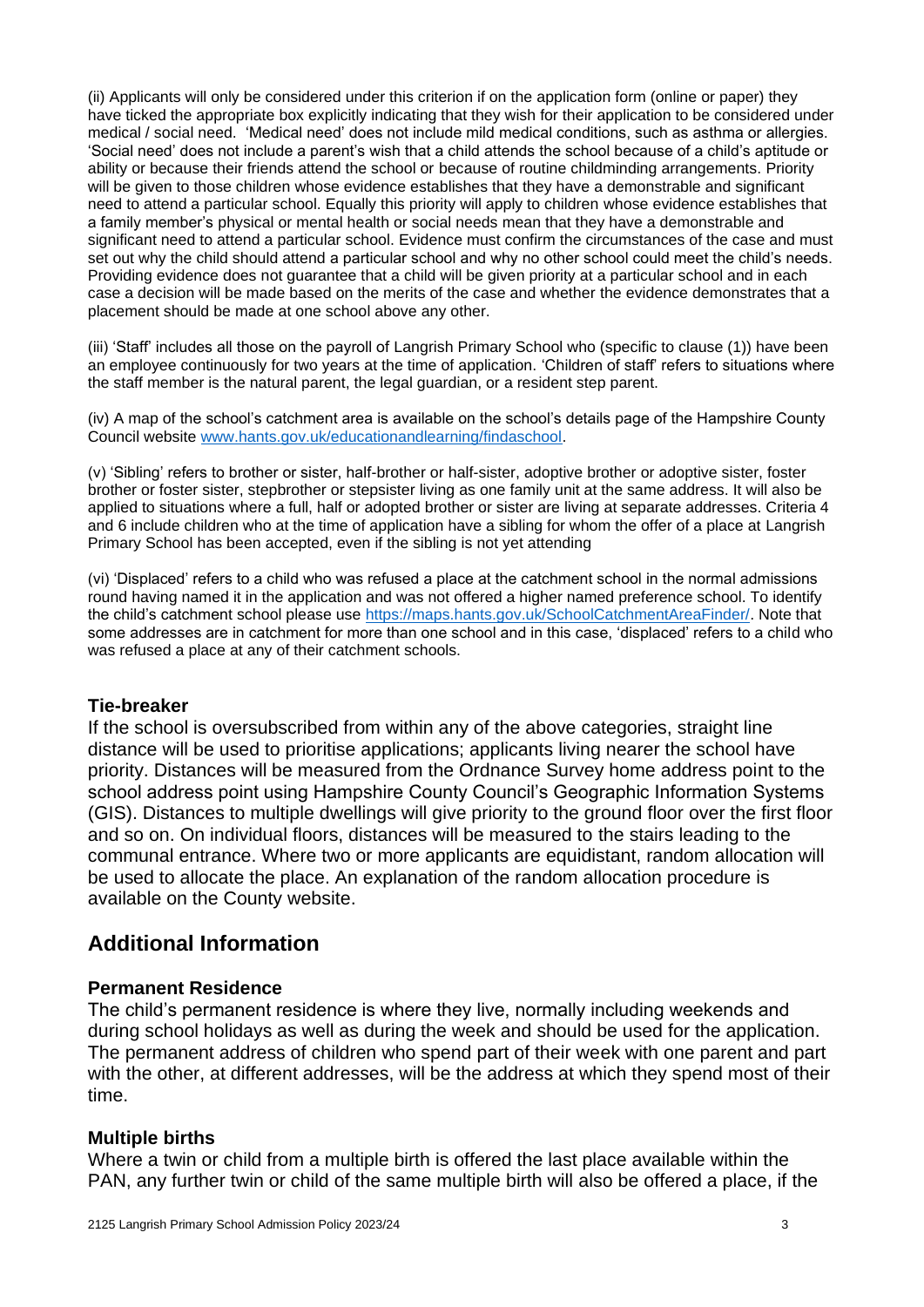parents so wish, even though this may raise the number in the year group above the school's PAN.

# **Fair Access placements by the local authority**

Outside the normal admission round, it may sometimes be necessary for a pupil to be placed by the local authority, or a local placement panel acting on behalf of the authority, in a particular school even if there is a waiting list for admission. Such placements will be made in accordance with Hampshire County Council's Fair Access Protocol. The Protocol is based on legislation and government guidance.

# **Waiting lists**

Waiting lists will be established for each year group where more applications are received than places available. For main round admissions to Year R, the waiting list will be maintained centrally by the local authority until 31 August 2023. At all other times, and for other year groups, waiting lists will be operated by schools on behalf of the local authority.

Any places that become available will be offered to the child at the top of the list on the day the place became available. The waiting list is ordered according to the criteria of the admission policy with no account being taken of the length of time on the waiting list or any priority order expressed as part of the main admission round. Fair Access admissions and school closure arrangements will take priority over the waiting list.

The waiting list will be reviewed and revised –

- each time a child is added to, or removed from, the waiting list;
- when a child's changed circumstances affect their priority;

For entry to Year R, the waiting list will remain open until 31 August 2024, at which point all names will be removed. For all other year groups, waiting lists will remain open until 31 August of each year. Parents who want their child to be considered for a place at the school in the following school year must submit a new in-year application in the August preceding the new school year. Schools will send a decision letter within the first 10 days of the new term.

# **Starting school**

Pupils born between 1 September 2018 and 31 August 2019 (inclusive) are entitled to fulltime schooling from September 2023. Parents can choose to defer their child's admission until later in the school year (but not beyond the start of the term after they reach compulsory school age). Children can also attend part-time until they reach compulsory school age. Parents must discuss their child's starting arrangements with the school once an offer has been secured.

Children with birthdays between:

- 1 September and 31 December 2018 (inclusive) reach compulsory school age on 31 December 2023, at the start of the spring term 2024.
- 1 January and 31 March 2019 (inclusive) reach compulsory school age on 31 March 2024, at the start of the summer term 2024.
- 1 April and 31 August 2019 (inclusive) reach compulsory school age on 31 August 2024, at the start of the new school year in September 2024.

Parents of summer born children (those born between 1 April and 31 August) who are particularly concerned about their child's readiness for school can request to delay their child's entry to Year R for an entire school year until September 2024. This is called decelerated admission. In making such a request, parents would be expected to state clearly why they felt decelerated admission to Year R was in their child's best interests. It